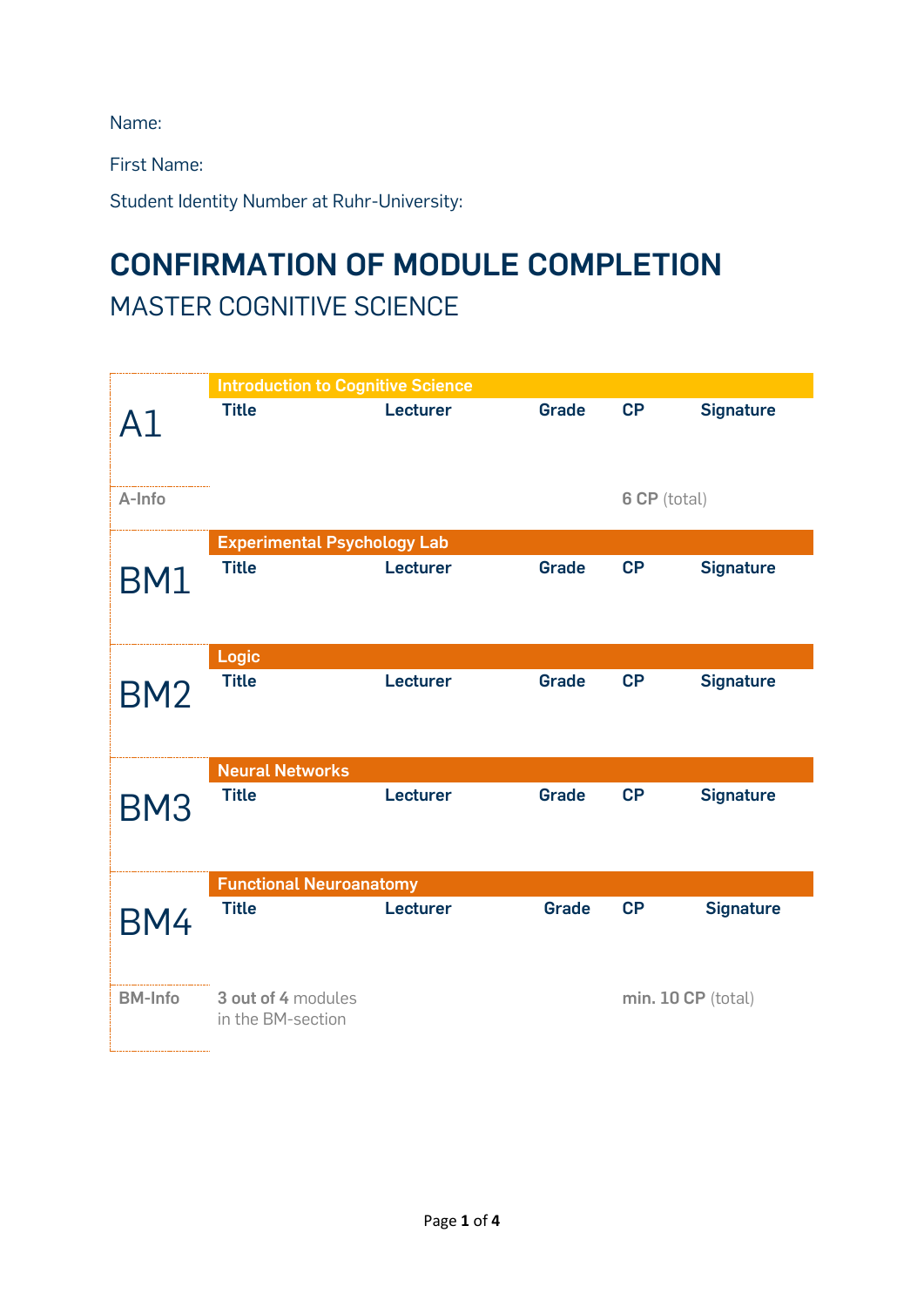|                 | <b>Social Cognition &amp; Meta-Science</b> |                                                   |              |           |                   |  |
|-----------------|--------------------------------------------|---------------------------------------------------|--------------|-----------|-------------------|--|
| C1              | <b>Title</b>                               | Lecturer                                          | <b>Grade</b> | CP        | <b>Signature</b>  |  |
|                 | <b>Perception &amp; Action</b>             |                                                   |              |           |                   |  |
| C <sub>2</sub>  | <b>Title</b>                               | Lecturer                                          | <b>Grade</b> | CP        | <b>Signature</b>  |  |
|                 |                                            | <b>Memory, Learning &amp; Decision Making</b>     |              |           |                   |  |
| C3              | <b>Title</b>                               | Lecturer                                          | <b>Grade</b> | CP        | <b>Signature</b>  |  |
|                 | <b>Language, Logic &amp; Categories</b>    |                                                   |              |           |                   |  |
| C4              | <b>Title</b>                               | Lecturer                                          | <b>Grade</b> | CP        | <b>Signature</b>  |  |
| C-Info          | all modules in the                         |                                                   |              | $\bullet$ | min. 6 CP per     |  |
|                 | C-section                                  |                                                   |              |           | module            |  |
|                 |                                            |                                                   |              | $\bullet$ | total: min. 24 CP |  |
|                 |                                            | <b>Theory Formation &amp; Conceptual Analysis</b> |              |           |                   |  |
| AM1             | <b>Title</b>                               | Lecturer                                          | <b>Grade</b> | CP        | <b>Signature</b>  |  |
|                 |                                            | <b>Advanced Analysis of Language and Logic</b>    |              |           |                   |  |
| AM <sub>2</sub> | <b>Title</b>                               | Lecturer                                          | Grade        | CP        | <b>Signature</b>  |  |
|                 | <b>Behavior Studies</b>                    |                                                   |              |           |                   |  |
| AM3             | <b>Title</b>                               | Lecturer                                          | <b>Grade</b> | CP        | <b>Signature</b>  |  |
|                 | <b>Computational Modeling</b>              |                                                   |              |           |                   |  |
| AM4             | <b>Title</b>                               | Lecturer                                          | <b>Grade</b> | CP        | <b>Signature</b>  |  |
|                 | <b>Molecular Imaging</b>                   |                                                   |              |           |                   |  |
| AM <sub>5</sub> | <b>Title</b>                               | Lecturer                                          | Grade        | CP        | <b>Signature</b>  |  |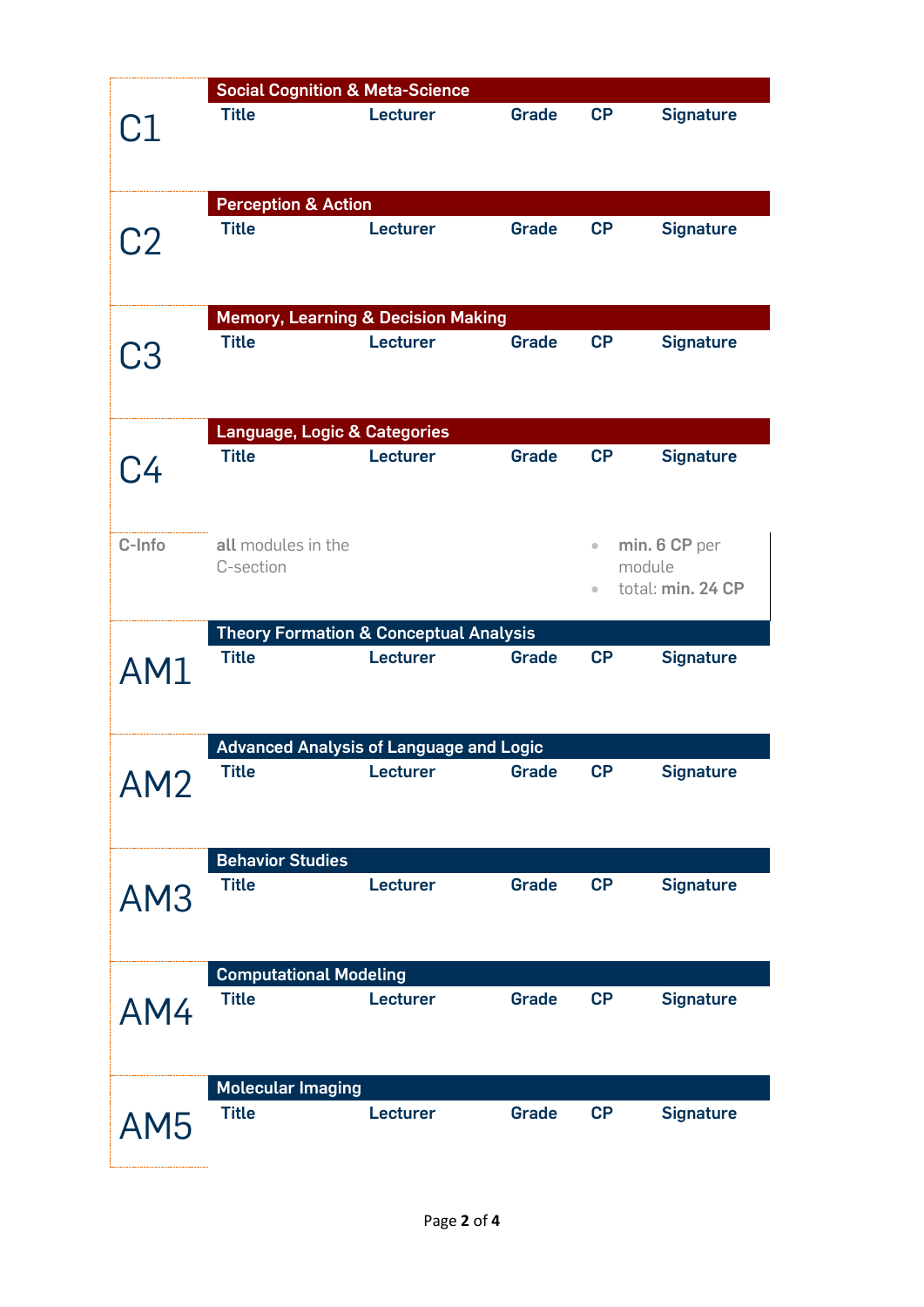|         | <b>EEG-Training</b>              |                                            |                                                        |           |                  |
|---------|----------------------------------|--------------------------------------------|--------------------------------------------------------|-----------|------------------|
| AM6     | <b>Title</b>                     | Lecturer                                   | <b>Grade</b>                                           | <b>CP</b> | <b>Signature</b> |
|         | fMRI-training<br><b>Title</b>    | Lecturer                                   | <b>Grade</b>                                           | <b>CP</b> | <b>Signature</b> |
| AM7     |                                  |                                            |                                                        |           |                  |
| AM-Info | min. 2 modules                   |                                            | min. 12 CP (total)                                     |           |                  |
|         | <b>Free Selection</b>            |                                            |                                                        |           |                  |
| D1      | <b>Title</b>                     | Lecturer                                   | <b>Grade</b>                                           | CP        | <b>Signature</b> |
|         |                                  |                                            |                                                        |           |                  |
| D-Info  |                                  |                                            |                                                        | 6-12 CP   |                  |
|         | <b>Focus Module Philosophy</b>   |                                            |                                                        |           |                  |
| 11      | <b>Title</b>                     | Lecturer                                   | <b>Grade</b>                                           | CP        | <b>Signature</b> |
|         | <b>Focus Module Psychology</b>   |                                            |                                                        |           |                  |
| 12      | <b>Title</b>                     | Lecturer                                   | <b>Grade</b>                                           | CP        | <b>Signature</b> |
|         |                                  | <b>Focus Module Computational Modeling</b> |                                                        |           |                  |
| 13      | <b>Title</b>                     | Lecturer                                   | <b>Grade</b>                                           | CP        | <b>Signature</b> |
|         | <b>Focus Module Neuroscience</b> |                                            |                                                        |           |                  |
| 4       | <b>Title</b>                     | Lecturer                                   | <b>Grade</b>                                           | CP        | <b>Signature</b> |
| I-Info  | min. 2 modules                   | $\bullet$                                  | min. 6 CP per module<br>(if only 2 modules are chosen) |           |                  |